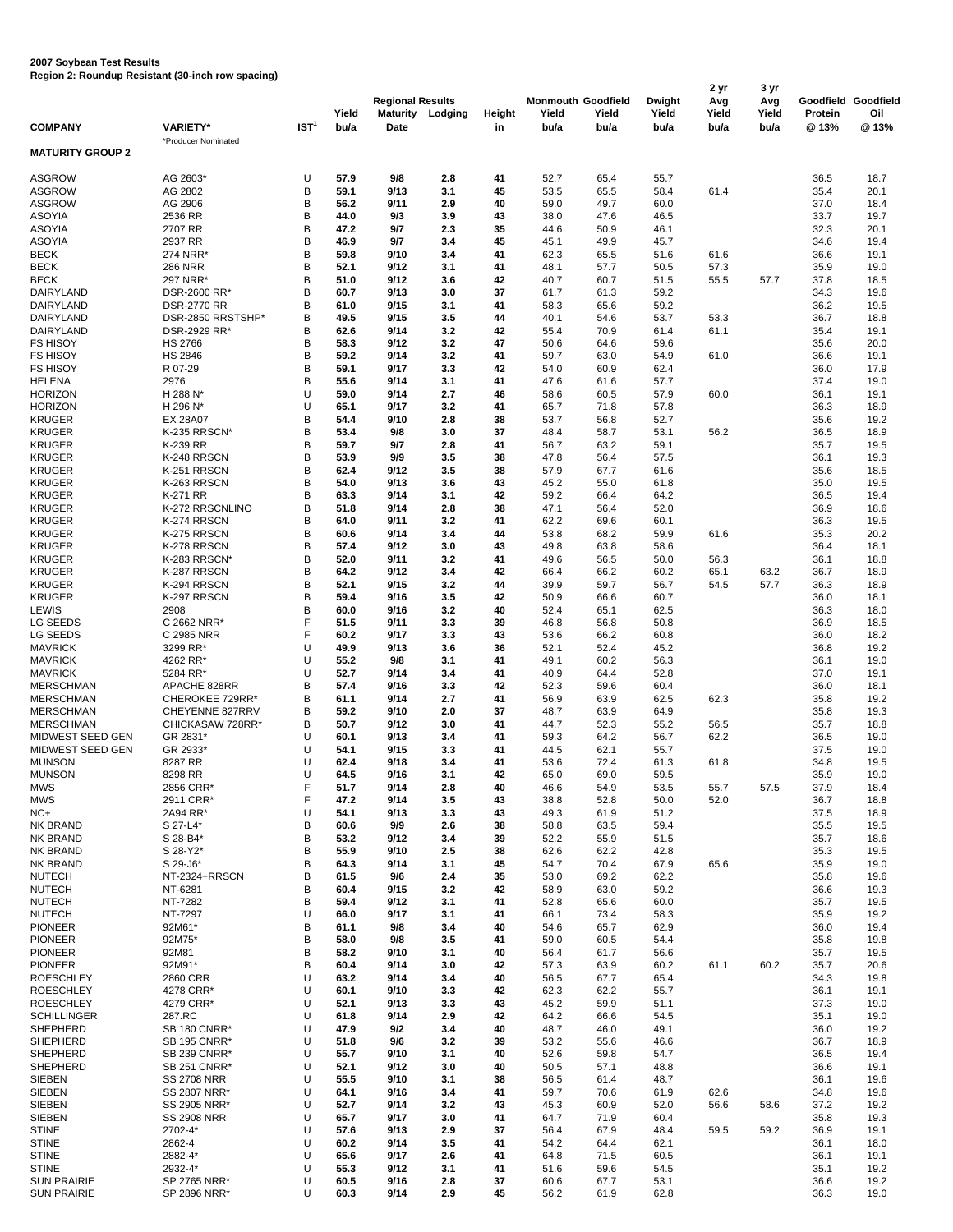## **2007 Soybean Test Results Region 2: Roundup Resistant (30-inch row spacing)**

| <b>COMPANY</b>                 | <b>VARIETY*</b>                        | IST <sup>1</sup> | Yield<br>bu/a | <b>Regional Results</b><br><b>Maturity</b><br>Date | Lodging     | Height<br>in | Yield<br>bu/a | <b>Monmouth Goodfield</b><br>Yield<br>bu/a | Dwight<br>Yield<br>bu/a | 2 yr<br>Avg<br>Yield<br>bu/a | 3 yr<br>Avg<br>Yield<br>bu/a | Goodfield<br>Protein<br>@ 13% | Goodfield<br>Oil<br>@13% |
|--------------------------------|----------------------------------------|------------------|---------------|----------------------------------------------------|-------------|--------------|---------------|--------------------------------------------|-------------------------|------------------------------|------------------------------|-------------------------------|--------------------------|
|                                | *Producer Nominated                    |                  |               |                                                    |             |              |               |                                            |                         |                              |                              |                               |                          |
| <b>SUN PRAIRIE</b>             | SP 2904 NRR*                           | U                | 56.1          | 9/11                                               | 3.4         | 40           | 58.0          | 54.9                                       | 55.3                    |                              |                              | 36.3                          | 19.1                     |
| <b>TRISOY</b>                  | 2575 RR(CN)                            | F                | 61.3          | 9/10                                               | 3.2         | 38           | 55.4          | 67.1                                       | 61.4                    |                              |                              | 35.1                          | 18.7                     |
| <b>TRISOY</b>                  | 2878 RRV(CN)                           | U                | 54.5          | 9/16                                               | 3.2         | 45           | 53.9          | 60.0                                       | 49.6                    |                              |                              | 36.5                          | 18.8                     |
| <b>TRISOY</b>                  | 2973 RR(CN)                            | F                | 59.1          | 9/17                                               | 3.3         | 41           | 54.5          | 61.4                                       | 61.5                    |                              |                              | 36.0                          | 18.1                     |
| <b>WILKEN</b>                  | W 2320 NRR                             | B                | 63.6          | 9/5                                                | 2.6         | 35           | 61.1          | 69.7                                       | 60.1                    | 61.0                         |                              | 35.1                          | 19.9                     |
| WILKEN                         | W 2322 NRR                             | B                | 60.6          | 9/5                                                | 2.4         | 34           | 57.2          | 65.7                                       | 58.8                    | 59.5                         |                              | 36.8                          | 18.7                     |
| <b>WILKEN</b>                  | W 2330 NRR                             | B                | 54.3          | 9/4                                                | 3.1         | 38           | 44.9          | 58.9                                       | 59.1                    |                              |                              | 35.2                          | 19.3                     |
| WILKEN                         | W 2339 NRR                             | B<br>B           | 63.9          | 9/8                                                | 2.5         | 34           | 57.6          | 68.4                                       | 65.7                    |                              |                              | 37.4                          | 19.3                     |
| <b>WILKEN</b><br><b>WILKEN</b> | W 2341 NRR<br><b>W 2664 NRR</b>        | B                | 50.9<br>63.2  | 9/7<br>9/12                                        | 2.9<br>3.3  | 37<br>39     | 48.4<br>60.1  | 50.1<br>69.2                               | 54.3<br>60.4            | 54.3                         | 53.1                         | 36.6<br>36.1                  | 18.8<br>18.4             |
| <b>WILKEN</b>                  | W 2671 NRR*                            | B                | 53.9          | 9/13                                               | 2.7         | 40           | 50.3          | 58.7                                       | 52.8                    | 57.3                         | 58.3                         | 38.0                          | 18.5                     |
| <b>WILKEN</b>                  | W 2792 NRR*                            | B                | 60.9          | 9/13                                               | 3.2         | 42           | 63.8          | 62.3                                       | 56.5                    | 62.4                         | 62.2                         | 36.9                          | 18.9                     |
| <b>WILKEN</b>                  | W 2871 NRR*                            | B                | 58.2          | 9/13                                               | 3.3         | 44           | 54.0          | 58.9                                       | 61.7                    | 60.3                         |                              | 36.0                          | 19.6                     |
| <b>WILKEN</b>                  | W 2881 NRR*                            | B                | 53.7          | 9/12                                               | 3.3         | 41           | 48.1          | 63.7                                       | 49.3                    | 57.5                         |                              | 35.9                          | 18.9                     |
| <b>WILKEN</b>                  | <b>W 2889 NRR</b>                      | B                | 58.3          | 9/11                                               | 3.3         | 40           | 53.4          | 61.7                                       | 59.8                    |                              |                              | 35.9                          | 19.1                     |
| <b>WILKEN</b>                  | W 2993 NRR                             | B                | 57.9          | 9/15                                               | 3.3         | 42           | 49.6          | 59.4                                       | 64.8                    |                              |                              | 36.0                          | 18.0                     |
| <b>WILKEN</b>                  | W 2999 NRR                             | B                | 52.1          | 9/12                                               | 3.4         | 43           | 44.2          | 58.3                                       | 53.8                    | 56.7                         | 58.5                         | 37.8                          | 18.8                     |
|                                | AVERAGE                                |                  | 57.4          | 9/12                                               | 3.1         | 41           | 53.6          | 62.0                                       | 56.6                    | 59.0                         | 58.7                         | 36.1                          | 19.1                     |
|                                | L.S.D. 25% LEVEL<br>COEFF. OF VAR. (%) |                  | 4.0<br>12.8   |                                                    | 0.2<br>11.4 | 1<br>6       | 7.2<br>8.3    | 4.2<br>7.1                                 | 4.1<br>7.7              |                              |                              | 0.35<br>1.0                   | 0.23<br>1.3              |
| <b>MATURITY GROUP 3</b>        |                                        |                  |               |                                                    |             |              |               |                                            |                         |                              |                              |                               |                          |
| <b>AGSOURCE</b>                | 9383 RR*                               | В                | 57.1          | 9/21                                               | 3.0         | 43           | 53.9          | 60.8                                       | 56.5                    |                              |                              | 35.5                          | 18.9                     |
| <b>AGSOURCE</b>                | 9406 RR*                               | B                | 57.0          | 9/27                                               | 2.8         | 44           | 52.9          | 57.8                                       | 60.3                    |                              |                              | 35.4                          | 19.2                     |
| <b>ASGROW</b>                  | AG 3005'                               | U                | 55.2          | 9/11                                               | 3.4         | 40           | 60.2          | 54.3                                       | 51.1                    |                              |                              | 36.4                          | 19.5                     |
| <b>ASGROW</b>                  | AG 3101                                | B                | 56.8          | 9/16                                               | 3.0         | 45           | 52.9          | 61.6                                       | 55.9                    | 59.5                         | 62.0                         | 39.4                          | 17.4                     |
| <b>ASGROW</b>                  | AG 3203                                | B                | 60.5          | 9/18                                               | 3.0         | 42           | 57.9          | 64.3                                       | 59.3                    | 60.8                         | 61.7                         | 37.3                          | 18.8                     |
| <b>ASGROW</b>                  | AG 3402                                | B                | 66.5          | 9/21                                               | 3.3         | 45           | 61.8          | 69.0                                       | 68.8                    |                              |                              | 36.9                          | 18.5                     |
| <b>ASGROW</b>                  | AG 3505'                               | U                | 57.9          | 9/19                                               | 3.3         | 43           | 53.6          | 62.0                                       | 58.1                    |                              |                              | 37.1                          | 18.7                     |
| <b>ASGROW</b>                  | AG 3602*                               | U                | 62.0          | 9/23                                               | 2.8         | 46           | 62.6          | 66.5                                       | 57.0                    | 62.7                         | 63.2                         | 37.7                          | 17.5                     |
| <b>ASOYIA</b>                  | 3027 RR                                | B                | 44.0          | 9/9                                                | 4.0         | 42           | 43.3          | 42.2                                       | 46.6                    |                              |                              | 34.0                          | 19.7                     |
| <b>ASOYIA</b>                  | 3217 RR                                | B                | 48.6          | 9/10                                               | 3.2         | 43           | 51.4          | 51.8                                       | 42.5                    |                              |                              | 35.0                          | 19.3                     |
| <b>ASOYIA</b>                  | 3407 RR                                | B                | 39.1          | 9/11                                               | 3.0         | 43           | 47.0          | 36.9                                       | 33.5                    |                              |                              | 34.2                          | 19.5                     |
| <b>BECK</b>                    | <b>307 NRR</b>                         | B<br>B           | 59.6          | 9/19                                               | 3.0         | 42           | 59.1          | 67.7                                       | 51.9                    |                              |                              | 36.1                          | 19.2                     |
| <b>BECK</b>                    | 321 NRR                                | F                | 63.7<br>54.1  | 9/23                                               | 3.0         | 40           | 62.9          | 67.0                                       | 61.0                    | 64.9                         | 65.1                         | 36.7                          | 19.3                     |
| <b>BECK</b><br><b>BECK</b>     | 323 RR*<br>342 NRR                     | B                | 61.8          | 9/18<br>9/23                                       | 3.4<br>2.8  | 42<br>44     | 55.6<br>55.7  | 56.6<br>66.7                               | 50.1<br>63.1            | 56.1<br>62.4                 | 57.6                         | 37.7<br>35.1                  | 19.5<br>19.2             |
| <b>CAMPBELL</b>                | 347 NRR*                               | F                | 63.3          | 9/23                                               | 2.9         | 43           | 63.5          | 65.3                                       | 61.1                    |                              |                              | 35.0                          | 19.1                     |
| <b>CROW'S</b>                  | C 3318 R*                              | U                | 55.3          | 9/19                                               | 3.1         | 45           | 58.0          | 53.1                                       | 54.9                    |                              |                              | 38.0                          | 18.0                     |
| <b>CROW'S</b>                  | C 3518 R*                              | U                | 57.5          | 9/21                                               | 2.9         | 40           | 56.1          | 61.1                                       | 55.3                    |                              |                              | 36.6                          | 19.3                     |
| <b>DAIRYLAND</b>               | DSR-3003 RRSTS                         | B                | 57.9          | 9/16                                               | 3.2         | 43           | 60.4          | 59.7                                       | 53.7                    | 58.2                         |                              | 36.8                          | 19.2                     |
| DAIRYLAND                      | DSR-3130 RR*                           | B                | 52.2          | 9/14                                               | 3.5         | 43           | 52.5          | 50.0                                       | 54.0                    | 55.6                         |                              | 35.9                          | 19.3                     |
| DAIRYLAND                      | DSR-3320 RRSTS                         | B                | 50.2          | 9/17                                               | 3.2         | 42           | 55.0          | 44.3                                       | 51.3                    |                              |                              | 36.0                          | 18.9                     |
| DAIRYLAND                      | <b>DSR-3535 RR</b>                     | B                | 57.9          | 9/20                                               | 3.2         | 43           | 58.3          | 56.3                                       | 59.0                    |                              |                              | 36.9                          | 18.9                     |
| DYNA-GRO                       | 37J34*                                 | B                | 65.7          | 9/24                                               | 2.9         | 45           | 65.0          | 65.9                                       | 66.1                    |                              |                              | 35.2                          | 19.2                     |
| <b>EXCEL</b>                   | 8343 NRR*                              | B                | 61.9          | 9/20                                               | 3.1         | 48           | 62.7          | 64.4                                       | 58.7                    | 60.3                         | 60.9                         | 38.1                          | 17.6                     |
| <b>FONTANELLE</b>              | 9412 NRR*                              | U                | 57.1          | 9/20                                               | 3.1         | 42           | 60.6          | 55.9                                       | 54.9                    |                              |                              | 38.5                          | 17.7                     |
| <b>FONTANELLE</b>              | 9609 NRR*                              | U                | 52.8          | 9/13                                               | 3.5         | 43           | 46.1          | 63.6                                       | 48.6                    |                              |                              | 37.0                          | 19.3                     |
| <b>FONTANELLE</b>              | 9652 NRR'                              | U                | 60.6          | 9/22                                               | 3.0         | 44           | 59.9          | 62.3                                       | 59.7                    |                              |                              | 35.0                          | 19.1                     |
| <b>FS HISOY</b>                | HS 3156                                | B                | 62.7          | 9/20                                               | 3.4         | 43           | 63.0          | 61.5                                       | 63.6                    | 62.1                         |                              | 37.6                          | 19.9                     |
| <b>FS HISOY</b>                | <b>HS 3266</b>                         | В                | 61.8          | 9/18                                               | 2.9         | 40           | 57.7          | 64.6                                       | 63.0                    | 63.2                         |                              | 36.7                          | 19.5                     |
| <b>FS HISOY</b>                | <b>HS 3466</b>                         | B                | 65.7          | 9/23                                               | 2.8         | 44           | 62.0          | 69.4                                       | 65.6                    |                              |                              | 35.1                          | 19.2                     |
| <b>FS HISOY</b>                | HS 3536*                               | B                | 59.2          | 9/20                                               | 3.0         | 41           | 58.0          | 64.2                                       | 55.4                    | 61.5                         | 62.4                         | 36.8                          | 19.1                     |
| <b>FS HISOY</b>                | <b>HS 3766</b>                         | B                | 55.2          | 9/20                                               | 2.8         | 46           | 58.3          | 41.7                                       | 65.5                    |                              |                              | 37.2                          | 18.6                     |
| <b>FS HISOY</b>                | <b>HS 3846</b>                         | B                | 56.9          | 9/23                                               | 2.8         | 44           | 50.8          | 66.2                                       | 53.7                    |                              |                              | 35.6                          | 18.8                     |
| <b>FS HISOY</b>                | R 07-31                                | B                | 59.2          | 9/16                                               | 2.5         | 39           | 66.4          | 57.2                                       | 54.1                    |                              |                              | 37.5                          | 18.8                     |
| <b>FS HISOY</b>                | R 07-33                                | B                | 63.1          | 9/17                                               | 3.2         | 44           | 58.2          | 64.9                                       | 66.2                    |                              |                              | 37.1                          | 18.3                     |
| <b>FS HISOY</b>                | R 07-35                                | B                | 56.1          | 9/20                                               | 3.2         | 46           | 52.4          | 57.3                                       | 58.5                    |                              |                              | 37.9                          | 18.3                     |
| <b>FS HISOY</b>                | R 07-37                                | B                | 58.7          | 9/22                                               | 2.5         | 46           | 53.2          | 59.6                                       | 63.2                    |                              |                              | 35.5                          | 19.3                     |
| <b>HELENA</b>                  | 3378                                   | B                | 62.3          | 9/23                                               | 3.2         | 46           | 57.5          | 65.1                                       | 64.4                    |                              |                              | 34.8                          | 19.2                     |
| <b>HOBLIT</b>                  | <b>HB 312 NRR</b>                      | U                | 60.8          | 9/18                                               | 3.4         | 43           | 61.2          | 64.5                                       | 56.7                    |                              |                              | 37.5                          | 19.9                     |
| <b>HORIZON</b>                 | H 303 N*                               | U                | 60.9          | 9/18                                               | 3.6         | 42           | 60.2          | 63.0                                       | 59.6                    | 60.2                         | 60.8                         | 37.3                          | 20.0                     |
| <b>HORIZON</b>                 | H 340 N*                               | F                | 62.2          | 9/24                                               | 2.5         | 44           | 58.3          | 65.1                                       | 63.2                    | 62.8                         |                              | 34.4                          | 19.5                     |
| <b>HORIZON</b>                 | H 352 N*                               | F                | 58.5          | 9/22                                               | 3.0         | 41           | 56.6          | 59.8                                       | 59.2                    | 58.6                         | 60.5                         | 36.8                          | 19.0                     |
| <b>HORIZON</b>                 | H 356 N                                | U                | 59.1          | 9/20                                               | 3.2         | 45           | 56.0          | 59.0                                       | 62.2                    |                              |                              | 38.0                          | 18.4                     |
| <b>HORIZON</b>                 | H 378 N                                | F                | 62.8          | 9/24                                               | 3.0         | 44           | 63.3          | 67.9                                       | 57.1                    | 64.2                         |                              | 35.9                          | 19.6                     |
| <b>KRUGER</b>                  | K-302 RRSCNLINO                        | B                | 51.8          | 9/16                                               | 3.1         | 44           | 49.6          | 54.4                                       | 51.3                    |                              |                              | 38.2                          | 19.2                     |
| <b>KRUGER</b>                  | K-315 RRSCN                            | B                | 56.1          | 9/16                                               | 3.5         | 45           | 51.7          | 60.4                                       | 56.3                    | 56.4                         |                              | 35.7                          | 19.0                     |
| <b>KRUGER</b>                  | K-316 RRSCN                            | B                | 58.8          | 9/15                                               | 2.4         | 40           | 66.7          | 56.3                                       | 53.5                    | 62.2                         |                              | 37.5                          | 18.7                     |
| <b>KRUGER</b>                  | K-321 RRSCNLINO                        | B                | 57.5          | 9/14                                               | 3.6         | 43           | 57.7          | 55.2                                       | 59.7                    |                              |                              | 35.9                          | 19.7                     |
| <b>KRUGER</b>                  | K-333 RRSCN                            | B                | 59.2          | 9/12                                               | 3.0         | 37           | 50.8          | 65.5                                       | 61.2                    | 61.7                         | 63.0                         | 35.4                          | 19.9                     |
| <b>KRUGER</b>                  | K-340 RRSCN                            | B                | 61.9          | 9/19                                               | 3.0         | 41           | 60.5          | 66.6                                       | 58.7                    | 61.4                         | 62.9                         | 37.0                          | 19.3                     |
| <b>KRUGER</b>                  | K-341 RRSCN                            | B<br>B           | 59.7<br>69.1  | 9/19<br>9/20                                       | 2.9         | 42           | 58.3<br>67.0  | 59.4                                       | 61.3                    | 59.6                         | 60.7                         | 37.1                          | 18.8                     |
| <b>KRUGER</b>                  | K-348 RRSCN                            | B                | 56.3          | 9/21                                               | 3.0         | 44<br>45     |               | 72.6                                       | 67.7                    |                              |                              | 34.6                          | 19.7                     |
| <b>KRUGER</b><br><b>KRUGER</b> | K-363 RRSCN<br>K-382 RRSCN             | B                | 61.6          | 9/24                                               | 2.7<br>2.9  | 44           | 53.9<br>59.8  | 60.2<br>64.1                               | 54.9<br>60.9            | 58.5<br>63.2                 |                              | 35.6<br>36.9                  | 18.8<br>19.1             |
| <b>KRUGER</b>                  | K-384 RRSCN                            | B                | 66.9          | 9/26                                               | 3.1         | 46           | 65.7          | 67.6                                       | 67.4                    |                              |                              | 36.2                          | 18.8                     |
| <b>KRUGER</b>                  | K-389 RRSCN                            | B                | 56.6          | 9/22                                               | 2.8         | 44           | 53.4          | 58.4                                       | 58.2                    | 61.1                         |                              | 35.3                          | 18.7                     |
| <b>KRUGER</b>                  | KY 3817 RN                             | B                | 46.7          | 9/23                                               | 3.5         | 50           | 41.7          | 55.8                                       | 42.4                    |                              |                              | 36.5                          | 18.8                     |
| LEWIS                          | 3258                                   | B                | 59.6          | 9/14                                               | 2.6         | 40           | 64.4          | 59.7                                       | 54.8                    |                              |                              | 37.0                          | 18.9                     |
| LEWIS                          | 3558                                   | B                | 58.7          | 9/16                                               | 3.4         | 44           | 57.4          | 58.4                                       | 60.4                    |                              |                              | 37.9                          | 18.3                     |